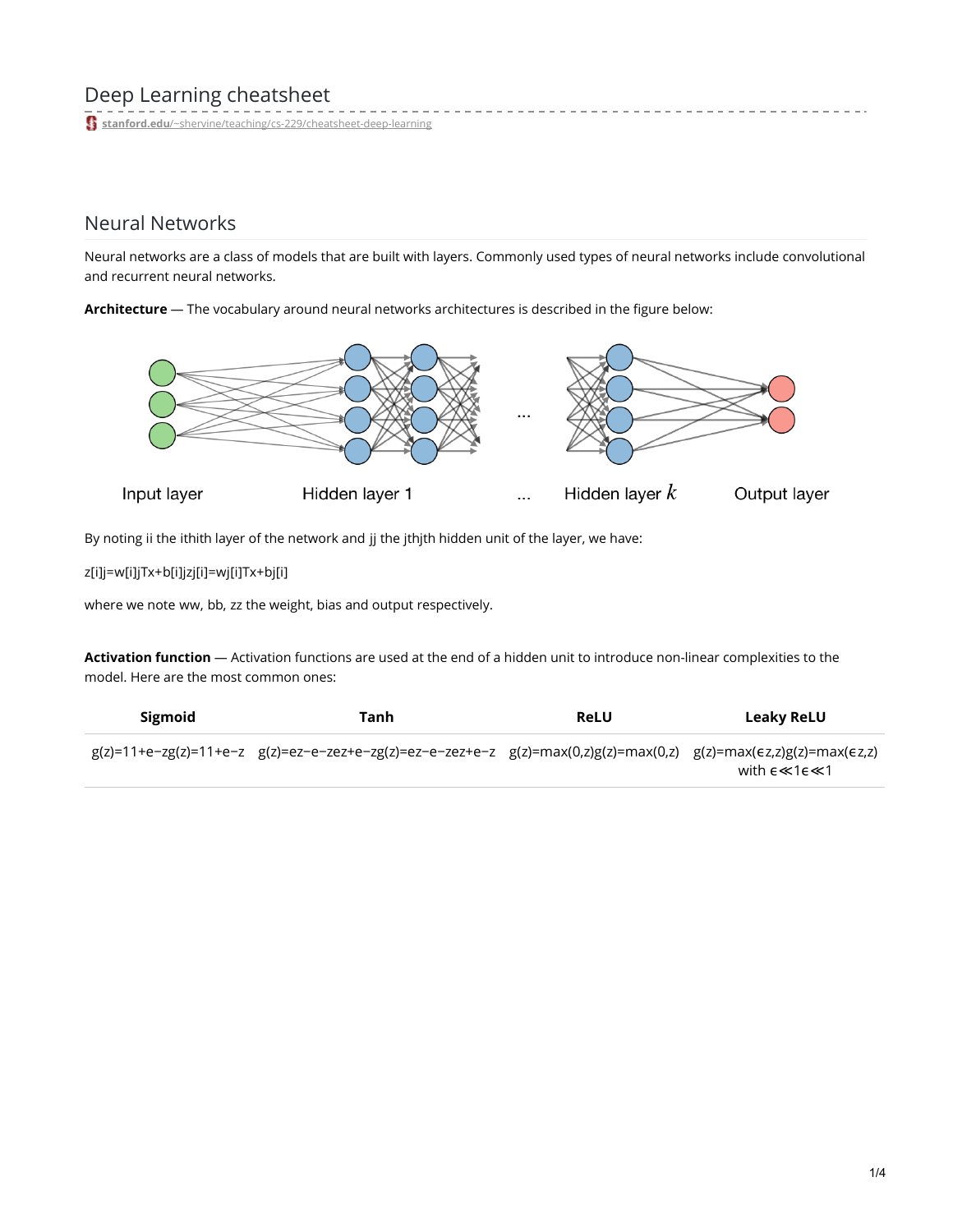

**Cross-entropy loss** ― In the context of neural networks, the cross-entropy loss L(z,y)L(z,y) is commonly used and is defined as follows:

L(z,y)=−[ylog(z)+(1−y)log(1−z)]L(z,y)=−[ylog(z)+(1−y)log(1−z)]

**Learning rate** ― The learning rate, often noted αα or sometimes ηη, indicates at which pace the weights get updated. This can be fixed or adaptively changed. The current most popular method is called Adam, which is a method that adapts the learning rate.

**Backpropagation** ― Backpropagation is a method to update the weights in the neural network by taking into account the actual output and the desired output. The derivative with respect to weight ww is computed using chain rule and is of the following form:

∂L(z,y)∂w=∂L(z,y)∂a×∂a∂z×∂z∂w∂L(z,y)∂w=∂L(z,y)∂a×∂a∂z×∂z∂w

As a result, the weight is updated as follows:

w⟵w−α∂L(z,y)∂ww⟵w−α∂L(z,y)∂w

**Updating weights** ― In a neural network, weights are updated as follows:

- $\bullet$  Step 1: Take a batch of training data.
- Step 2: Perform forward propagation to obtain the corresponding loss.
- Step 3: Backpropagate the loss to get the gradients.
- $\bullet$  Step 4: Use the gradients to update the weights of the network.

**Dropout** ― Dropout is a technique meant at preventing overfitting the training data by dropping out units in a neural network. In practice, neurons are either dropped with probability pp or kept with probability 1−p.1−p.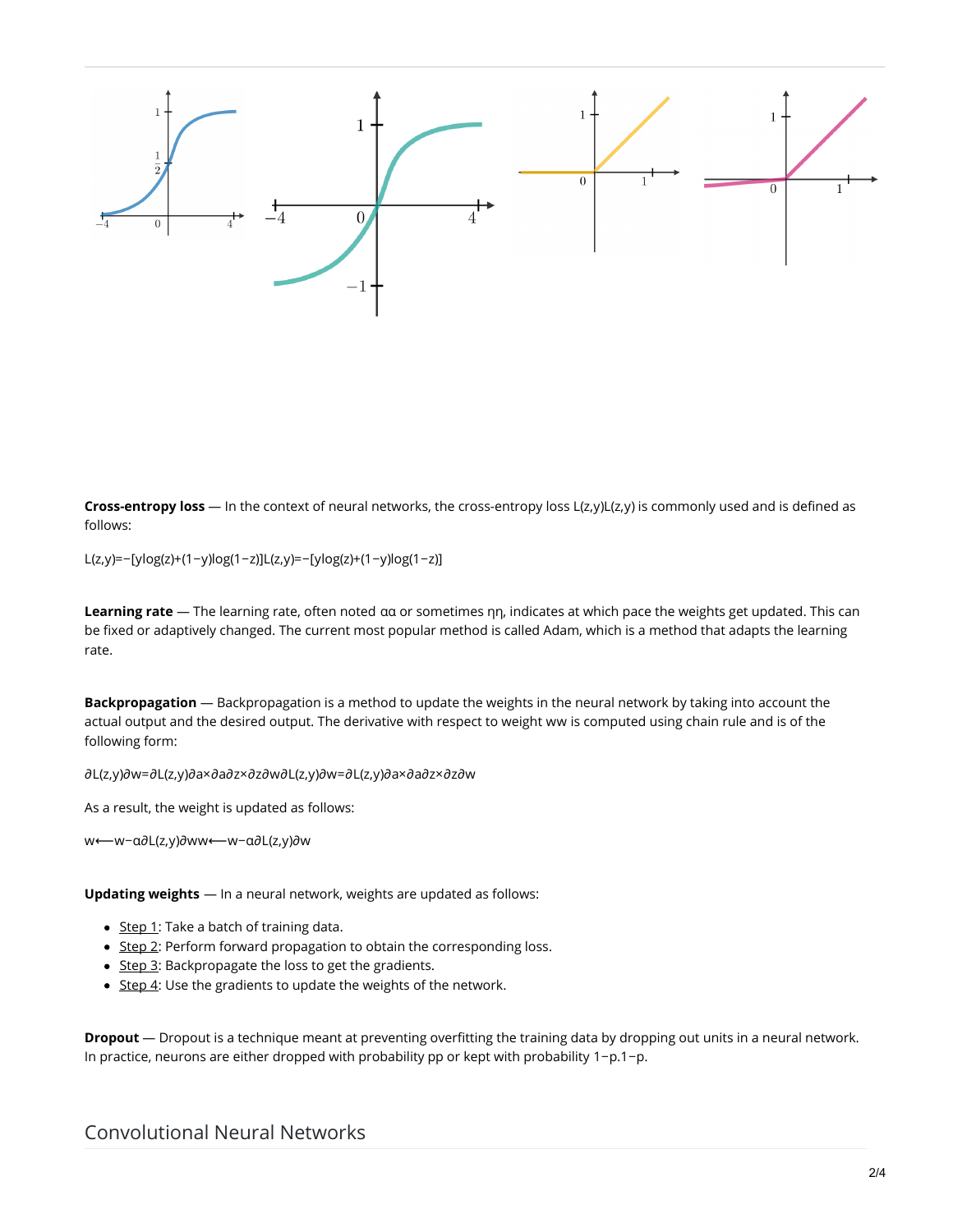**Convolutional layer requirement** ― By noting WW the input volume size, FF the size of the convolutional layer neurons, PP the amount of zero padding, then the number of neurons NN that fit in a given volume is such that:

N=W−F+2PS+1N=W−F+2PS+1

**Batch normalization** ― It is a step of hyperparameter γ,βγ,β that normalizes the batch {xi}{xi}. By noting μB,σ2BμB,σB2 the mean and variance of that we want to correct to the batch, it is done as follows:

xi⟵γxi−μB√σ2B+ϵ+βxi⟵γxi−μBσB2+ϵ+β

It is usually done after a fully connected/convolutional layer and before a non-linearity layer and aims at allowing higher learning rates and reducing the strong dependence on initialization.

### Recurrent Neural Networks

**Types of gates** ― Here are the different types of gates that we encounter in a typical recurrent neural network:

| Input gate            | Forget gate          | Gate                       | Output gate              |
|-----------------------|----------------------|----------------------------|--------------------------|
| Write to cell or not? | Erase a cell or not? | How much to write to cell? | How much to reveal cell? |

**LSTM** ― A long short-term memory (LSTM) network is a type of RNN model that avoids the vanishing gradient problem by adding 'forget' gates.

*For a more detailed overview of the concepts above, check out the Deep Learning [cheatsheets](https://stanford.edu/~shervine/teaching/cs-230)!*

### Reinforcement Learning and Control

The goal of reinforcement learning is for an agent to learn how to evolve in an environment.

#### **Definitions**

**Markov decision processes** ― A Markov decision process (MDP) is a 5-tuple (S,A,{Psa},γ,R)(S,A,{Psa},γ,R) where:

- SS is the set of states
- AA is the set of actions
- {Psa}{Psa} are the state transition probabilities for s∈Ss∈S and a∈Aa∈A
- γ∈[0,1[γ∈[0,1[ is the discount factor
- R:S×A $\rightarrow$ RR:S×A $\rightarrow$ R or R:S $\rightarrow$ RR:S $\rightarrow$ R is the reward function that the algorithm wants to maximize

**Policy** — A policy  $\pi\pi$  is a function  $\pi: S \rightarrow A\pi: S \rightarrow A$  that maps states to actions.

Remark: we say that we execute a given policy  $\pi\pi$  if given a state ss we take the action  $a=\pi(s)a=\pi(s)$ .

**Value function** ― For a given policy ππ and a given state ss, we define the value function VπVπ as follows:

Vπ(s)=E[R(s0)+γR(s1)+γ2R(s2)+...|s0=s,π]Vπ(s)=E[R(s0)+γR(s1)+γ2R(s2)+...|s0=s,π]

**Bellman equation** ― The optimal Bellman equations characterizes the value function Vπ∗Vπ∗ of the optimal policy π∗π∗:

Vπ∗(s)=R(s)+maxa∈Aγ∑s′∈SPsa(s′)Vπ∗(s′)Vπ∗(s)=R(s)+maxa∈Aγ∑s′∈SPsa(s′)Vπ∗(s′)

*Remark: we note that the optimal policy π*∗*π*∗ *for a given state ss is such that:*